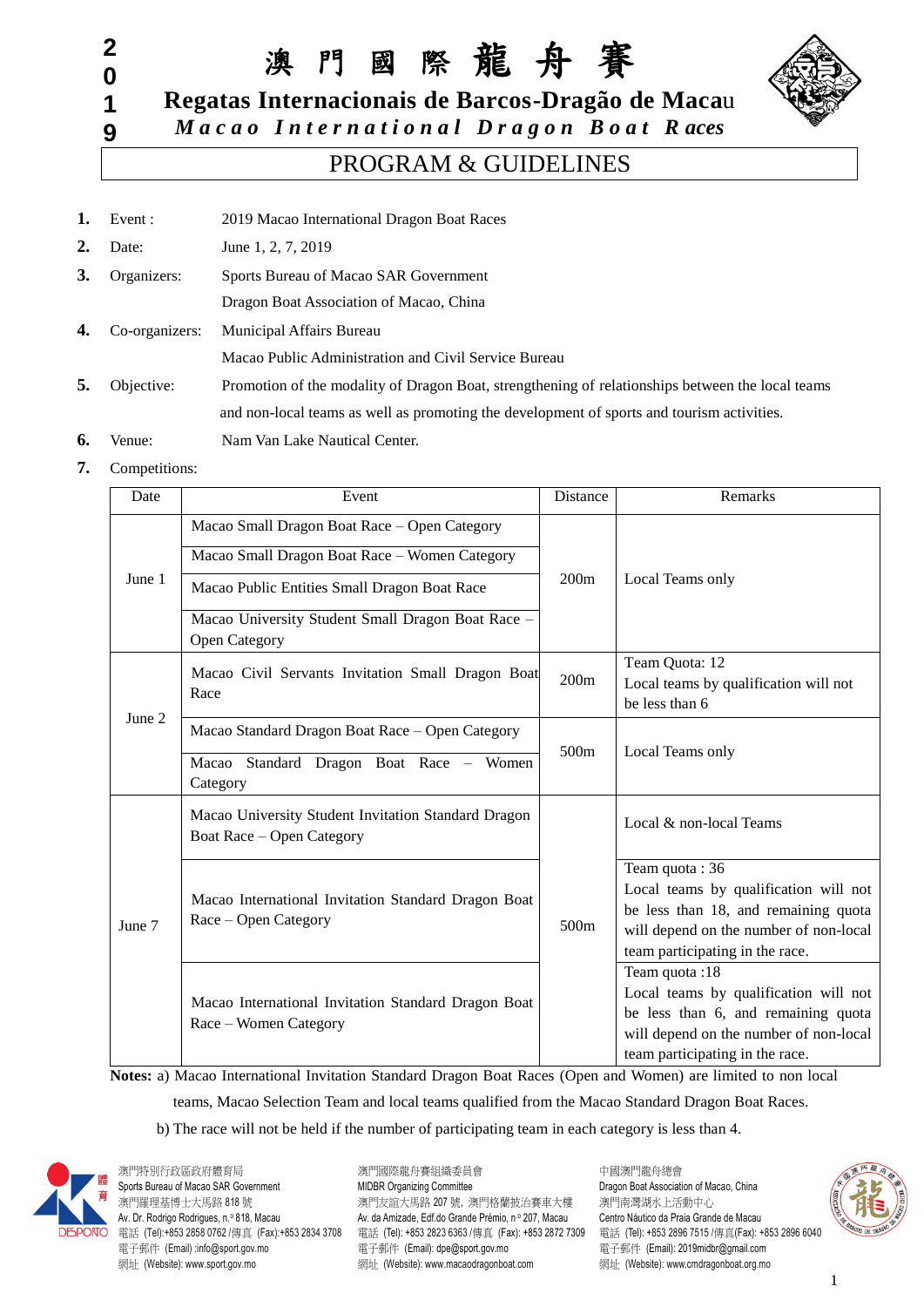澳 門 國 際 龍 舟 賽



**Regatas Internacionais de Barcos-Dragão de Maca**u *M a c a o I n t e r n a t i o n a l D r a g o n B o a t R aces*

### PROGRAM & GUIDELINES

### **8. Eligibility:**

- a) All participating athletes must be able to swim at least 100m.
- b) There is no restriction on the team composition in the Open Category, but only female may participate in the Women's Category.
- c) Restrictions on participating in additional races are stipulated in point 9 of this Program & Guidelines.

#### **8.1 Macao Small Dragon Boat Races** – **Open and Women Category**(**200m**)**;**

#### **Macao Standard Dragon Boat Races** – **Open and Women Category**(**500m**)**:**

- a) Open to the sports associations and collective organizations legally constituted and registered in Sports Bureau or the Macao Government;
- b) Open to government departments;
- c) Open to teams representing private companies and commercial entities. Legal commercial registration document copy should submit together with the Team Registration Form, except for teams who have participated in the previous years.
- d) Open to all individuals, without any nationality discrimination, holder of an identification document issued by the Macao SAR such as BIR, or legal resident / worker document;
- e) For team enrollment of the local races, each team must include a minimum number of athletes who are holders of the Macao SAR Resident Identity Card (BIR), 14 participants for the Standard Dragon Boat Race, and 8 participants for the Small Dragon Boat Race.
- f) Athletes must submit latest health certificate signed by Macao registered doctor;
- g) Athletes must be at least 15 years old (on the day of the race). For those under 18 years old must obtain their legal guardian's signature on the Individual Registration Form.

### **8.2 Macao Public Entities Small Dragon Boat Race**(**200m**)

- a) Team composed of staff from the Macao Special Administrative Region of public administration and public entities.
- b) Participating teams must only be staff of the same organization (except for steersman). Each athlete can only represent one team and copy of the athlete staff card must be presented upon registration.
- c) Open to all individuals, without any nationality discrimination, holder of an identification document issued by the Macao SAR such as BIR, or legal resident / worker document;
- d) Each team must have a staff of the supervisory level and at least 2 female team members in the race.
- e) Athletes must submit latest health certificate signed by Macao registered doctor;
- f) Athletes from the current Macao Selection Team cannot participate in this race.

### **8.3 Macao University Student Small Dragon Boat Race** – **Open Category** (**200m**)

- a) Athletes of the local teams should submit a copy of their current year's student card upon registration.
- b) Open to all individuals, without any nationality discrimination, holder of an identification document issued by the Macao SAR such as BIR, or legal resident document;



澳門特別行政區政府體育局 澳門國際龍舟賽組織委員會 中國澳門龍舟總會<br>Sports Bureau of Macao SAR Government MIDBR Organizing Committee Dragon Boat Associati

Sports Bureau of Macao SAR Government MIDBR Organizing Committee Committee Dragon Boat Association of Macao, China 澳門羅理基博士大馬路 818 號 ファンス アンス アンスコン アンストリン アメリカ アンス アンス 演判 アンストランド うまいん うまいん うまいん アンストランド Av. Dr. Rodrigo Rodrigues, n.º 818, Macau <br>Av. da Amizade, Edf.do Grande Prémio, nº 207, Macau Centro Náutico da Praia Grande de Macau 電子郵件 (Email) :info@sport.gov.mo 電子郵件 (Email): dpe@sport.gov.mo 電子郵件 (Email): 2019midbr@gmail.com 網址 (Website): www.sport.gov.mo <br>網址 (Website): www.sport.gov.mo

電話 (Tel):+853 2858 0762 /傳真 (Fax):+853 2834 3708 電話 (Tel): +853 2823 6363 /傳真 (Fax): +853 2872 7309 電話 (Tel): +853 2896 7515 /傳真(Fax): +853 2896 6040

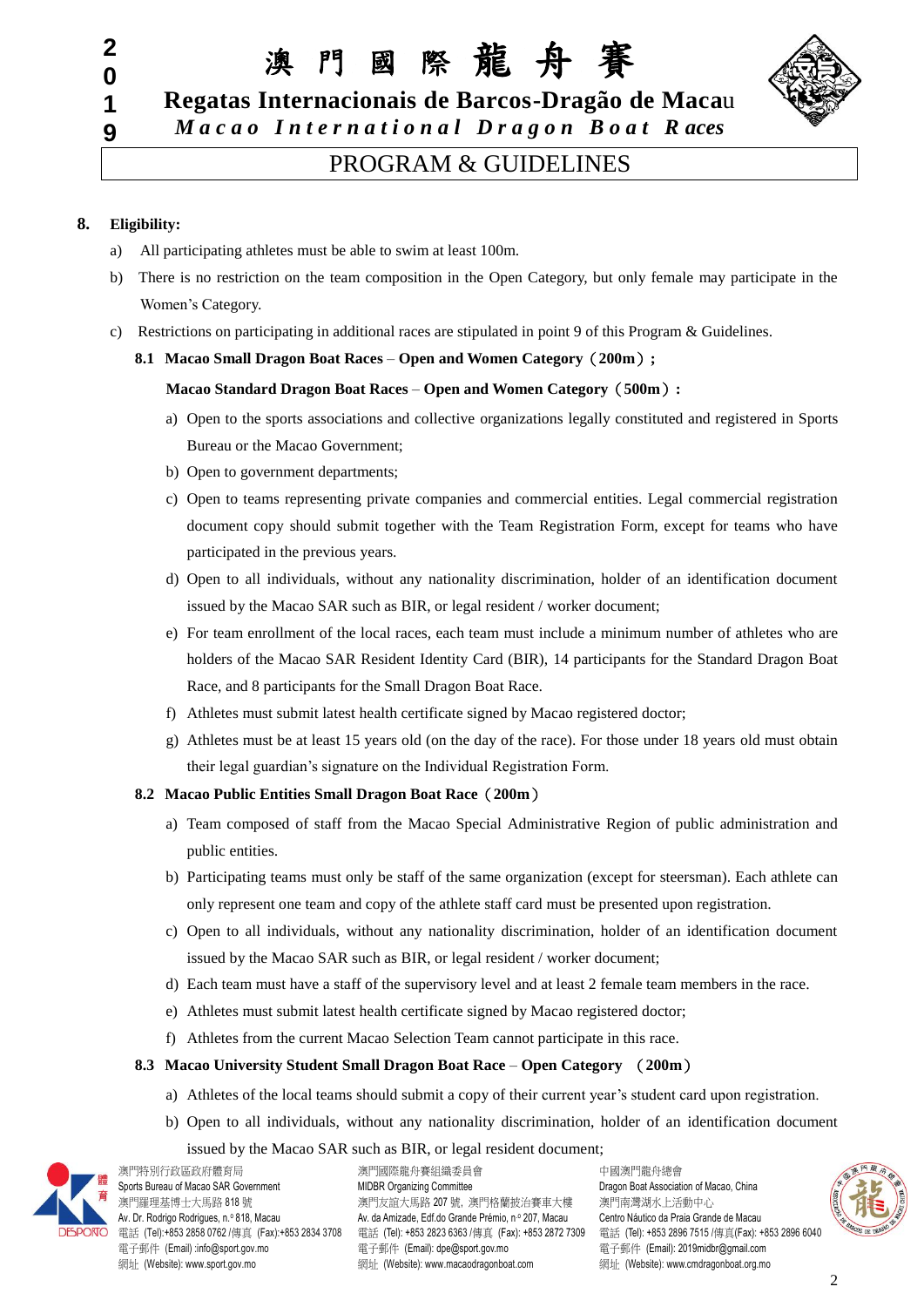澳 門 國 際 龍 舟 賽



**Regatas Internacionais de Barcos-Dragão de Maca**u *M a c a o I n t e r n a t i o n a l D r a g o n B o a t R aces*

### PROGRAM & GUIDELINES

c) Athletes must submit latest health certificate signed by Macao registered doctor;

### **8.4 Macao Civil Servants Invitation Small Dragon Boat Race ( 200m )**

- a) For Macao Civil Servants Teams and invited Teams
- b) Local team quota:

During the Macao Civil Servants Small Dragon Boat Race, a minimum of 6 Macao Civil Servants Teams will be eligible to participate in the Macau Civil Servants Invitation Small Dragon Boat Race with accordance to the following priorities:

- b.1) The Ranking in the Grand Final (first 6 teams)
- b.2) The Ranking in the Semi-Finals (from  $7<sup>th</sup>$  place, according to best time results)
- b.3) Best time results in the Repechages.
- c) Athletes of the non-local Teams should submit their valid identification documents.
- d) Respective non-local Teams' Team manager should submit a Health Declaration for non-local Team to confirm the athletes' health conditions are fit for this race.
- e) Each team must have a staff of the supervisory level and at least 2 female team members in the race.

### **8.5 Macao University Student Invitation Standard Dragon Boat Race** – **Open Category**(**500m**)

- a) Athletes of the local teams should submit a copy of their current year's student card upon registration.
- b) Open to all individuals, without any nationality discrimination, holder of an identification document issued by the Macao SAR such as BIR, or legal resident document;
- c) Athletes must submit latest health certificate signed by Macao registered doctor;
- d) Athletes of the non-local teams should submit their valid identification documents.
- e) Respective non-local team's Team Manager should submit a Health Declaration for non-local Team to confirm the athletes' health conditions are fit for this race.
- f) Athletes of the non-local teams should meet the requirements of the FISU (*Fédération Internationale du Sport Universitaire*).

### **8.6 Macao International Invitation Standard Dragon Boat Races** – **Open and Women Category**(**500m**)

- a) Open to invited or self-sponsored non-local teams and the Macao Selection Team.
- b) Local teams quota:

During the Macao Standard Dragon Boat Race, a minimum of 18 teams of the Open category and 6 teams of the Women category will be eligible to participate in the Macao International Invitation Standard Dragon Boat Race with accordance to the following priorities:

- b1) The ranking in the Finals (first 6 teams)
- b2) The ranking in the Semi-Finals (from  $7<sup>th</sup>$  place, according to best time results)
- b3) Best time results in the Repechages.
- c) In the case that some athletes of a local team have to join the Macao Selection Team, the local team is entitled to replace these athletes with athletes from other teams which did not qualify for Macao International Invitation Dragon Boat Races or non registered athletes (provided that they meet the



澳門特別行政區政府體育局 澳門國際龍舟賽組織委員會 中國澳門龍舟總會

Sports Bureau of Macao SAR Government MIDBR Organizing Committee **Committee Committee** Dragon Boat Association of Macao, China 澳門羅理基博士大馬路 818 號 ファンス アンス アンスコン アンストリン アメリカ アンス アンス 演判 アンストランド うまいん うまいん うまいん アンストランド Av. Dr. Rodrigo Rodrigues, n.º 818, Macau <br>Av. da Amizade, Edf.do Grande Prémio, n.º 207, Macau Centro Náutico da Praia Grande de Macau 電話 (Tel):+853 2858 0762 /傳真 (Fax):+853 2834 3708 電話 (Tel): +853 2823 6363 /傳真 (Fax): +853 2872 7309 電話 (Tel): +853 2896 7515 /傳真(Fax): +853 2896 6040 電子郵件 (Email) :info@sport.gov.mo 電子郵件 (Email): dpe@sport.gov.mo 電子郵件 (Email): 2019midbr@gmail.com 網址 (Website): www.sport.gov.mo <br>網址 (Website): www.sport.gov.mo

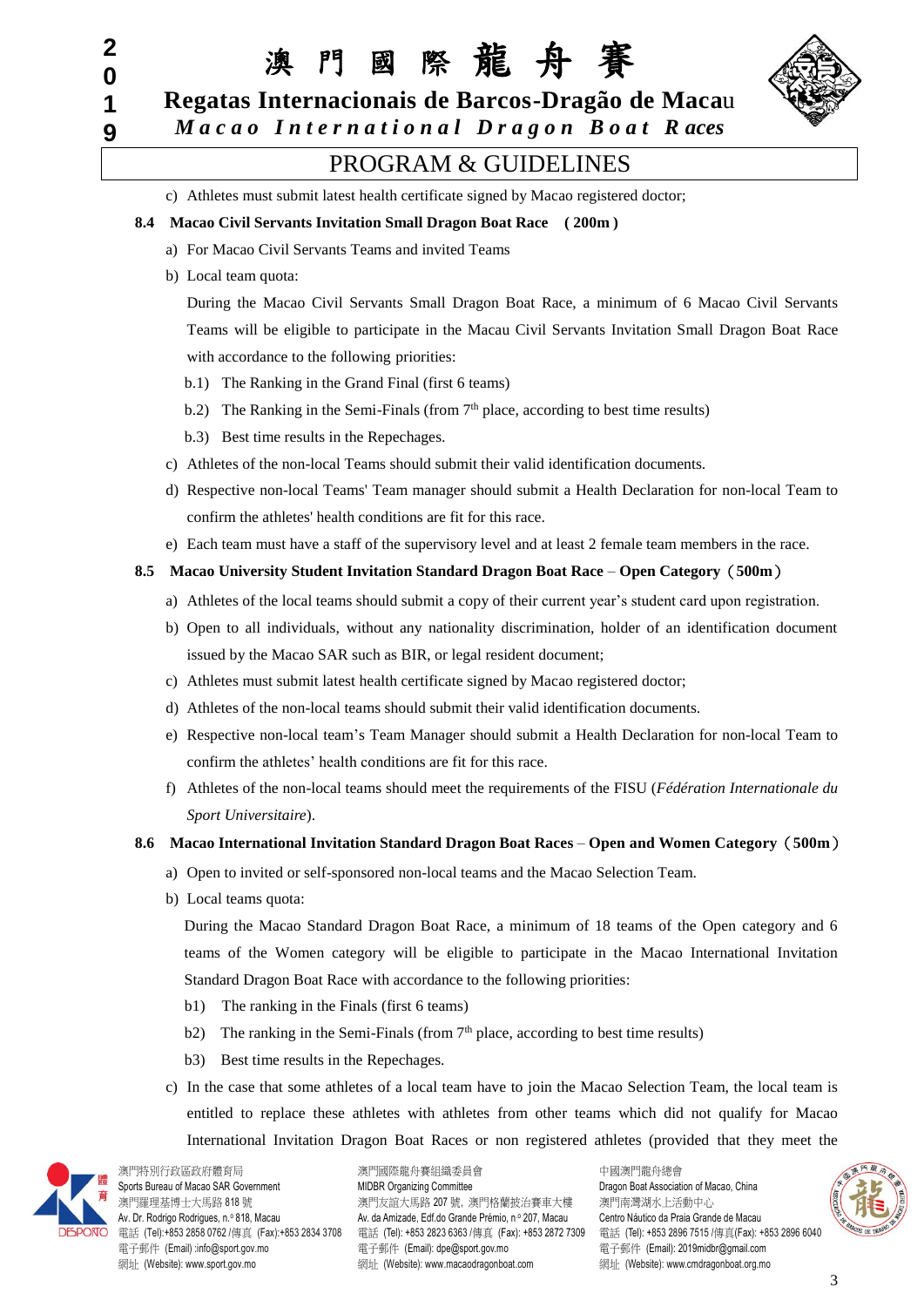澳 門 國 際 龍 舟 賽



**Regatas Internacionais de Barcos-Dragão de Maca**u

*M a c a o I n t e r n a t i o n a l D r a g o n B o a t R aces*

### PROGRAM & GUIDELINES

requirements of this Program and Guidelines). The substitution should be done prior to the Macao International Invitation Standard Dragon Boat Race, and according to guidelines provided by the Organizing Committee.

- d) Athletes of the non-local teams should submit their valid identification documents.
- e) Respective non-local team's Team Manager should submit a Health Declaration for non-local team to confirm the athletes' health conditions are fit for this race.

### **9. Restriction:**

To avoid delaying races due to athletes' competing in other events, all athletes (including Drummers, Steersmen and Paddlers) shall not participate in any other races of the same day.

### **10. Registration:**

| 1 <sup>st</sup> Phase              | 2 <sup>nd</sup> Phase                                                                                                                                                                                                                                                                             | 3 <sup>rd</sup> Phase                                            |
|------------------------------------|---------------------------------------------------------------------------------------------------------------------------------------------------------------------------------------------------------------------------------------------------------------------------------------------------|------------------------------------------------------------------|
| From March $6 - 27$ (7pm)          | From March $28 - April 29 (7pm)$                                                                                                                                                                                                                                                                  | until May $7(7 \text{pm})$                                       |
| registration will not be accepted. | Submit the Team Registration Form   Teams which failed to submit the<br>or Online registration, after which   Team List and Individual Registration   for a maximum of 2 athletes<br>Forms, together with all documents<br>stated in point 8 of Program $\&$<br>Guidelines, will be disqualified. | Teams can only make one change<br>registered in the $2nd$ phase. |

### **11. Location and Date of the Draw and Technical Meeting:**

**Venue: Dragon Boat Association of Macao, China** – Nam Van Lake Nautical Center

**Local Races:** At 6:30pm on May 22 (Wednesday)

**Macao Civil Servants Invitation Small Dragon Boat Race:** 

At 6:30pm on June 1 (Saturday)

### **Macao International Invitation Standard Dragon Boat Races, Open and Women Category & Macao**

### **University Student Invitation Standard Boat Race, Open Category:**

At 6:30pm on June 6 (Thursday)

### **12. Place for Registration:**

Dragon Boat Association of Macao, China

Location: Nam Van Lake Nautical Center

Operating Hours: Monday to Saturday, from 11am to 7pm (except public holidays)

Phone no.: (853) 2896 7515

Fax no.: (853) 2896 6040

E-mail address: [2019midbr@gmail.com](mailto:2018midbr@gmail.com)

Online Registration: Website: [www.cmdragonboat.org.mo](http://www.cmdragonboat.org.mo/)

#### **13. Formalities:**

Submit all duly completed Team Registration Form along with the following documents through Online Registration

or Registration Office:



澳門特別行政區政府體育局 澳門國際龍舟賽組織委員會 中國澳門龍舟總會

Sports Bureau of Macao SAR Government MIDBR Organizing Committee **Dragon Boat Association of Macao**, China 澳門羅理基博士大馬路 818 號 ファンス アンス アンスコン アンストリン アメリカ アンス アンス 演判 アンストランド うまいん うまいん うまいん アンストランド Av. Dr. Rodrigo Rodrigues, n.º 818, Macau <br>Av. da Amizade, Edf.do Grande Prémio, nº 207, Macau Centro Náutico da Praia Grande de Macau 電話 (Tel):+853 2858 0762 /傳真 (Fax):+853 2834 3708 電話 (Tel): +853 2823 6363 /傳真 (Fax): +853 2872 7309 電話 (Tel): +853 2896 7515 /傳真(Fax): +853 2896 6040 電子郵件 (Email) :info@sport.gov.mo 電子郵件 (Email): dpe@sport.gov.mo 電子郵件 (Email): 2019midbr@gmail.com 網址 (Website): www.sport.gov.mo <br>網址 (Website): www.sport.gov.mo

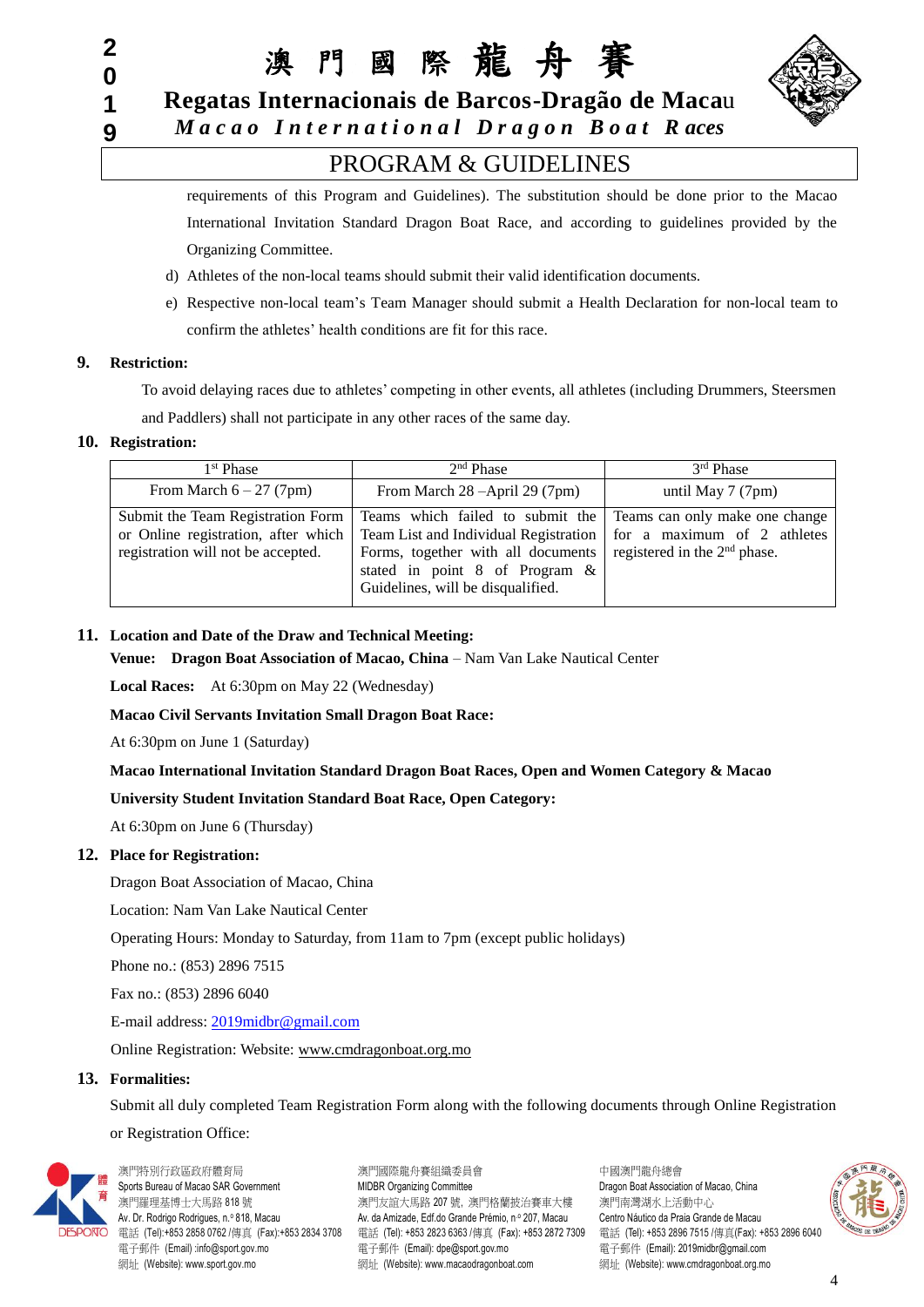澳 門 國 際 龍 舟 賽



**Regatas Internacionais de Barcos-Dragão de Maca**u

*M a c a o I n t e r n a t i o n a l D r a g o n B o a t R aces*

### PROGRAM & GUIDELINES

- 13.1 Macao Resident: BIR copy;
- 13.2 Foreign Resident: Copy of legal resident/worker document;
- 13.3 Health Certificate or Health Declaration for non-local Team
- 13.4 2 recent color photos of H4.5cm x W3.5cm, 200dpi.
- 13.5 For athletes under 18 years old, a guardian's signature must be required on the Individual Registration Form for confirmation.
- 13.6 Forms must be completed legibly, preferably in capital letters.

### **14. Registration fee:** Free

### **15. Training:**

The Organizing Committee will arrange a training timetable and necessary facilities and equipment at the venue for the teams.

### 15.1 Training Timetable:

| <b>Period</b>          | <b>Teams</b>                                                              |
|------------------------|---------------------------------------------------------------------------|
| From April 1 to May 30 | Local teams                                                               |
| From June $1, 3-6$     | Non-local teams & qualified local teams for<br><b>International Races</b> |

- 15.2 If teams wish to train during the period not occupied in the timetable, they must contact the staff at the venue for arrangement of registration;
- 15.3 Should teams fail to register and be on aboard the boat for training 15 minutes after the scheduled time, this training session will be considered forfeited; staff at the venue have the right to release this training session to other teams; however the concerned teams can re-register for training in another session;
- 15.4 Each team should comprise the minimum number of athletes in each training session (for standard dragon boat  $-13$  athletes including the Steersman; for small dragon boat  $-7$  athletes including the Steersman).

### **16. Prize money:**

The following prize money will be awarded to the first three positioned teams of the Macao International Invitational Standard Dragon Boat Race 500m – Open and Women:

| 1 <sup>st</sup> Place | 2 <sup>nd</sup> Place | 3 <sup>rd</sup> Place |
|-----------------------|-----------------------|-----------------------|
| USD 10,000            | USD 5,000             | USD 3,000             |

### **17. Prizes:**

|                                                                                                                       | <b>Prizes by position:</b>                 |                                                                                                                                        |                                                                                                                                                      |  |
|-----------------------------------------------------------------------------------------------------------------------|--------------------------------------------|----------------------------------------------------------------------------------------------------------------------------------------|------------------------------------------------------------------------------------------------------------------------------------------------------|--|
|                                                                                                                       | <b>Macao Small Dragon Boat Race (200m)</b> |                                                                                                                                        |                                                                                                                                                      |  |
| <b>Open</b><br>Category                                                                                               | Grand<br>Final                             | The top three ranking teams of the Grand<br>Final will each be awarded a trophy and silk<br>banner, as well as medal for each athlete. | For the $4th$ to $6th$ teams, trophy will be<br>awarded to each team.<br>For the $7th$ to $12th$ teams, Silver Bowl<br>will be awarded to each team. |  |
| 澳門特別行政區政府體育局<br>Sports Bureau of Macao SAR Government<br>澳門羅理基博士大馬路 818號<br>Av. Dr. Rodrigo Rodrigues, n.º 818, Macau |                                            | 澳門國際龍舟賽組織委員會<br><b>MIDBR Organizing Committee</b><br>澳門友誼大馬路 207號,澳門格蘭披治賽車大樓<br>Av. da Amizade, Edf.do Grande Prémio, nº 207, Macau    | 中國澳門龍舟總會<br><b>BESCRIPTION</b><br>Dragon Boat Association of Macao, China<br>澳門南灣湖水上活動中心<br>Centro Náutico da Praia Grande de Macau                  |  |



電話 (Tel):+853 2858 0762 /傳真 (Fax):+853 2834 3708 電話 (Tel): +853 2823 6363 /傳真 (Fax): +853 2872 7309 電話 (Tel): +853 2896 7515 /傳真(Fax): +853 2896 6040 電子郵件 (Email) :info@sport.gov.mo 電子郵件 (Email): dpe@sport.gov.mo 電子郵件 (Email): 2019midbr@gmail.com 網址 (Website): www.sport.gov.mo <br>網址 (Website): www.sport.gov.mo

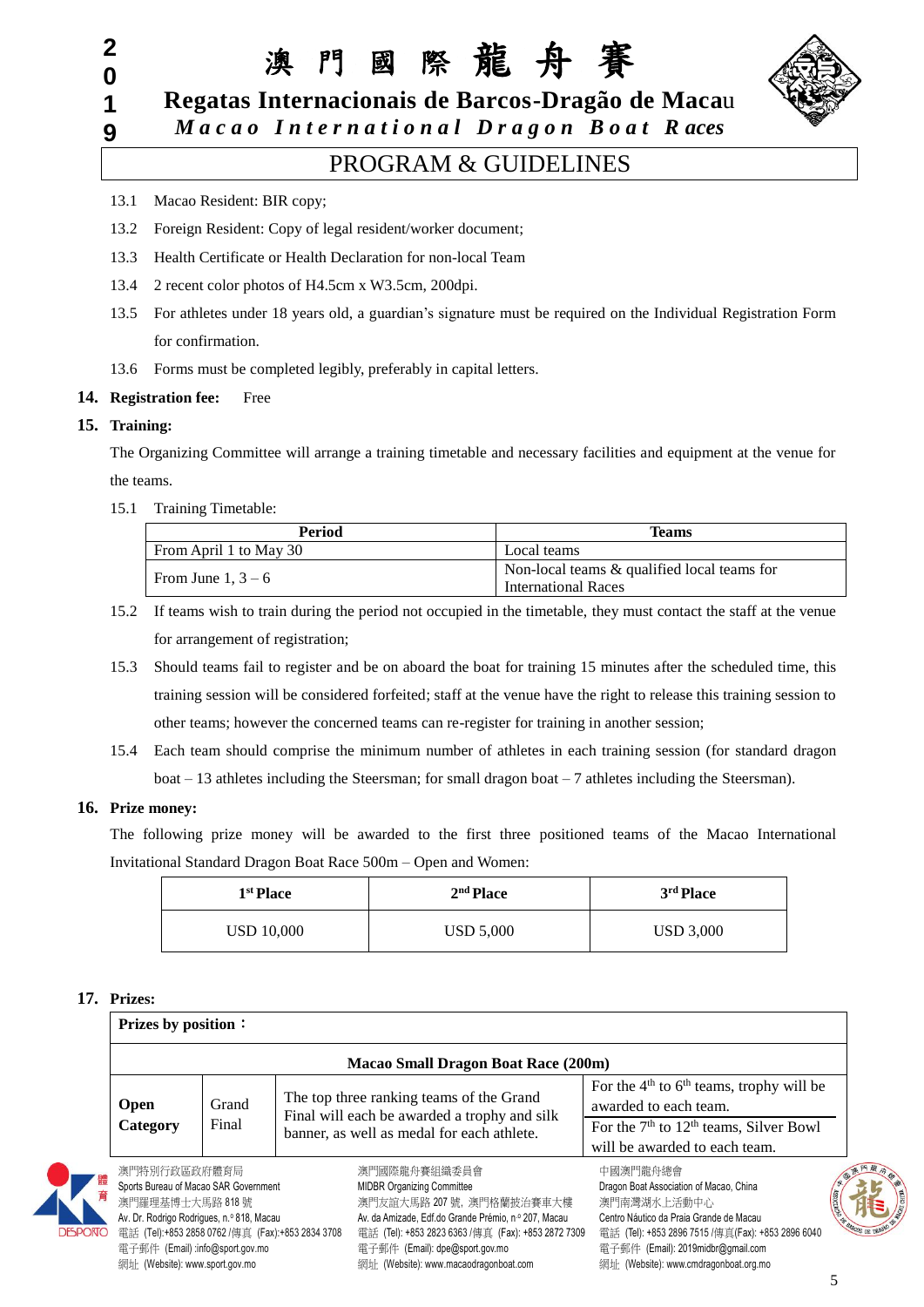澳 門 國 際 龍 舟 賽 **Regatas Internacionais de Barcos-Dragão de Maca**u



# PROGRAM & GUIDELINES

| Women<br>Category      | Grand<br>Final            | The top three ranking teams of the Grand<br>Final will each be awarded a trophy and silk<br>banner, as well as medal for each athlete. | For the $4th$ to $6th$ teams, trophy will be<br>awarded to each team.                                                                                                    |
|------------------------|---------------------------|----------------------------------------------------------------------------------------------------------------------------------------|--------------------------------------------------------------------------------------------------------------------------------------------------------------------------|
|                        |                           | <b>Macao University Students Small Dragon Boat Race (200m)</b>                                                                         |                                                                                                                                                                          |
| Open<br>Category       | Grand<br>Final            | The top three ranking teams of the Grand<br>Final will each be awarded a trophy and silk<br>banner, as well as medal for each athlete. | For the $4th$ to $6th$ teams, trophy will be<br>awarded to each team.                                                                                                    |
|                        |                           | Macao Public Entities Small Dragon Boat Race (200m)                                                                                    |                                                                                                                                                                          |
| Grand<br>Final         | each athlete.             | The top three ranking teams of the Grand Final will each<br>be awarded a trophy and silk banner, as well as medal for                  | For the $4th$ to $6th$ teams, trophy will be<br>awarded to each team.                                                                                                    |
|                        |                           | Macao Civil Servants Invitation Small Dragon Boat Race (200m)                                                                          |                                                                                                                                                                          |
| Grand<br>Final         | each athlete.             | The top three ranking teams of the Grand Final will each<br>be awarded a trophy and silk banner, as well as medal for                  | For the $4th$ to $6th$ teams, trophy will be<br>awarded to each team.                                                                                                    |
|                        |                           | <b>Macao Standard Dragon Boat Race (500m)</b>                                                                                          |                                                                                                                                                                          |
| Open<br>Category       | Grand<br>Final            | The top three ranking teams of the Grand<br>Final will each be awarded a trophy and silk<br>banner, as well as medal for each athlete. | For the $4th$ to $6th$ teams, trophy will be<br>awarded to each team.<br>For the 7 <sup>th</sup> to 12 <sup>th</sup> teams, Silver Bowl<br>will be awarded to each team. |
| Women<br>Category      | Grand<br>Final            | The top three ranking teams of the Grand<br>Final will each be awarded a trophy and silk<br>banner, as well as medal for each athlete. | For the $4th$ to $6th$ teams a trophy will be<br>awarded to each team.                                                                                                   |
|                        |                           | <b>Macao University Student Invitation Standard Dragon Boat Race (500m)</b>                                                            |                                                                                                                                                                          |
| Open<br>Category       | Grand<br>Final            | The top three ranking teams of the Grand<br>Final will each be awarded a trophy and silk<br>banner, as well as medal for each athlete. | For the $4th$ to $6th$ teams, trophy will be<br>awarded to each team.                                                                                                    |
|                        |                           | <b>Macao International Invitation Standard Dragon Boat Race (500m)</b>                                                                 |                                                                                                                                                                          |
|                        | Grand<br>Final<br>$B$ "   | The top three ranking teams of the Grand<br>Final will each be awarded a trophy and silk<br>banner, as well as medal for each athlete. | For the $4th$ to $6th$ teams, trophy will be<br>awarded to each team.                                                                                                    |
|                        | Final                     | The top six teams in the "B" Final, Silver<br>Bowl will be awarded to each team.                                                       |                                                                                                                                                                          |
| Open<br>Category       | $C$ .<br>Final            | The top six teams in the "C" Final, Silver<br>Plate will be awarded to each team.                                                      |                                                                                                                                                                          |
|                        | "D"<br>Final              | The top six teams in the "D" Final, Silver<br>Shield will be awarded to each team.                                                     |                                                                                                                                                                          |
| Women<br>Category      | Grand<br>Final            | The top three ranking teams of the Grand<br>Final will each be awarded a trophy and silk<br>banner, as well as medal for each athlete. | For the $4th$ to $6th$ teams, trophy will be<br>awarded to each team.                                                                                                    |
|                        | $B$ <sup>*</sup><br>Final | The top six teams in the "B" Final, Silver<br>Bowl will be awarded to each team.                                                       |                                                                                                                                                                          |
| <b>Special Prizes:</b> |                           |                                                                                                                                        |                                                                                                                                                                          |

|                   | $\mu$ Macao International Invitation Standard Dragon Boat Race (500m) – |        |
|-------------------|-------------------------------------------------------------------------|--------|
| "Breaking Record" | <b>Open Category</b>                                                    | Trophy |



澳門特別行政區政府體育局 澳門國際龍舟賽組織委員會 中國澳門龍舟總會 Sports Bureau of Macao SAR Government MIDBR Organizing Committee 網址 (Website): www.sport.gov.mo <br>網址 (Website): www.sport.gov.mo

澳門羅理基博士大馬路 818 號 2000 年 2000 演門友誼大馬路 207 號, 澳門格蘭披治賽車大樓 201 澳門南灣湖水上活動中心 Av. Dr. Rodrigo Rodrigues, n.º 818, Macau <br>Av. da Amizade, Edf.do Grande Prémio, n.º 207, Macau Centro Náutico da Praia Grande de Macau 電子郵件 (Email) :info@sport.gov.mo 電子郵件 (Email): dpe@sport.gov.mo 電子郵件 (Email): 2019midbr@gmail.com<br>網址 (Website): www.sport.gov.mo 網址 (Website): www.macaodragonboat.com 網址 (Website): www.cmdrago

電話 (Tel):+853 2858 0762 /傳真 (Fax):+853 2834 3708 電話 (Tel): +853 2823 6363 /傳真 (Fax): +853 2872 7309 電話 (Tel): +853 2896 7515 /傳真(Fax): +853 2896 6040



### 6